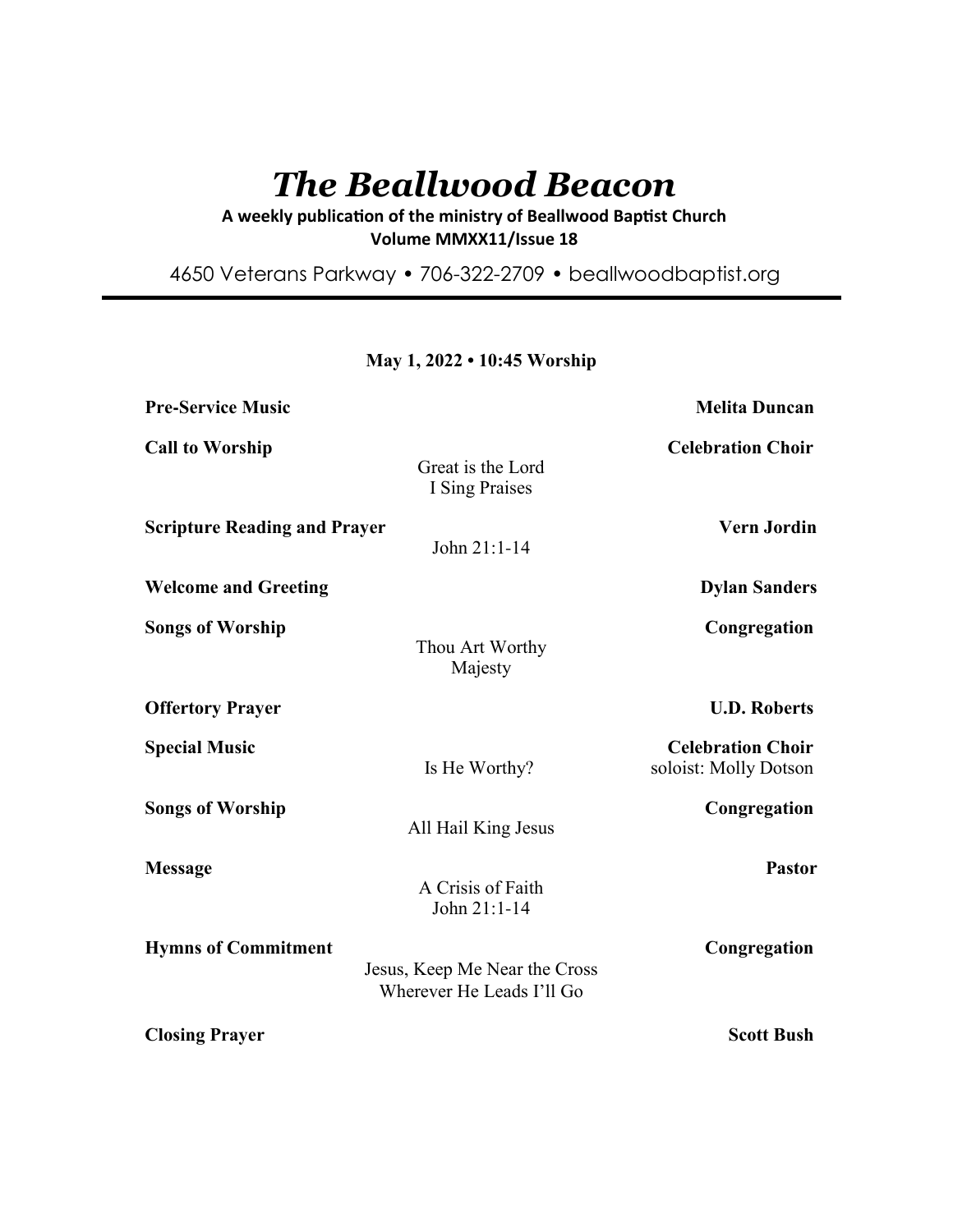#### **Ministerial Staff:**

**Billy F. Duncan** *Senior Pastor*  706-718-2260

#### **Dylan Sanders**

Associate Pastor Family/Student Ministry 706-773-5772

**Scott Bush**  Interim Music Minister

**Vern Jordin** *Minister to Sr. Adults 706-615-5212* 

# **Jason Chuong**

*Vietnamese Mission Pastor* 

# **Amy Miles**

*Preschool/Children's Director* 

> **For the Record:**  April 24, 2022

#### **4/24/22 Bible Study**

SS Enrolled: 230 Attendance: 124 Visitors: 7

# **Financial Statistics**

2022 Monthly Budget Needs: \$52,536.66

April: General Offering: \$45,279.25

General Offering: April 24: \$13,097.00

2022 Giving to Capital Improvements Fund: \$1,400.00

# *From the Pastor's Heart*

 **Kellie Patzke** was in Richmond, Virginia, this past week visiting with the International Mission Board. We have all been praying for Kellie as she goes through this process with the IMB. We celebrate with Kellie what the Lord is doing in her life and what doors the Lord will begin to open. May I encourage our church family to faithfully pray for Kellie as matters begin to move along quickly for her.

 There will be a listening session for **Mission Samaria and Mission Mexico** this afternoon at 3:00 in the Fellowship Hall for everyone who has either signed up or has expressed an interest in participating in either or both mission trips. The Mission Samaria trip is scheduled for July 9-15 to Habersham County in north Georgia. The Mission Mexico trip is scheduled for July 16-23. May I encourage all interested parties to please be present; preparation must begin immediately.

 **Vacation Bible School** will be June 6-10 from 5:00 till 8:00 each evening. Vacation Bible School is always a great time in the life of the church for us to teach children God's Word; VBS also enables us to reach new families. We will be having two different canvassing days, allowing our church family to assist us in going into the neighborhood and reaching out to our neighbors. Please pray for the school, and make every effort to be a part of VBS.

The **Awana** closing ceremony will be Wednesday, May 18, at 6:00 in the Sanctuary. This is the annual **Awana** ceremony where the children share with us all they have learned, and where the church family celebrates what the children have accomplished during the year. Please put this on your calendar.

 Saturday, May 21, at 8:00 AM will be our **Annual Planning Leadership meeting**. We have not had this since 2018. For the last two years the pandemic has prevented us from having these important meetings. This is the annual event that encourages all the church family to come together for vision casting, assessment, and planning for the ministry of our church. May I appeal to the church family to make your reservations to be part of that day. We will begin at 8:00 and finish by 12:30.

 Our **Church Conference** will be Sunday, May 15, at 5:00. Please come and celebrate with us as we share reports about the life of the church.

 May the Lord bless and keep us all in His love. May the Lord Jesus be lifted up in our lives, and may the Holy Spirit empower us as we serve.

Brother Billy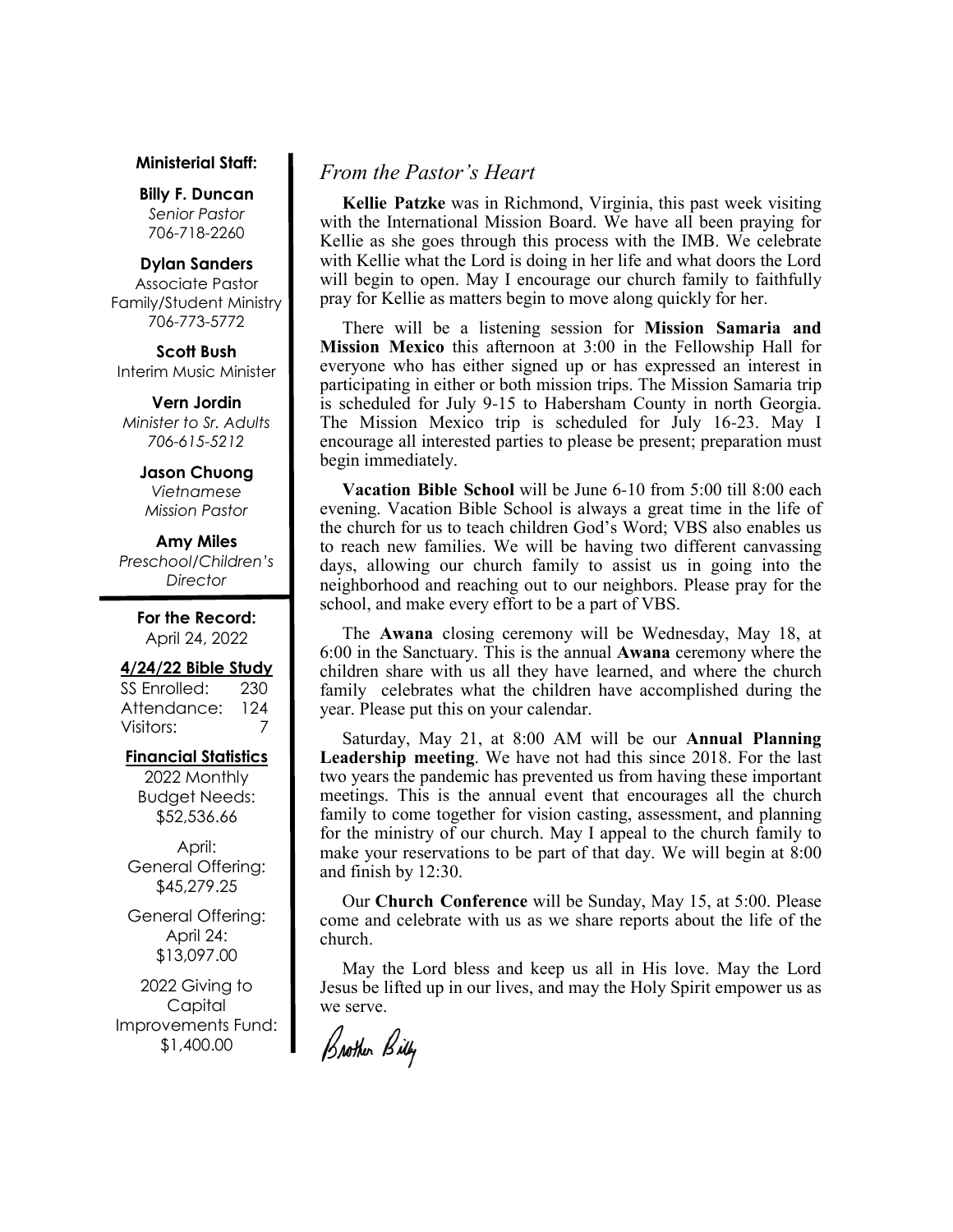**Sunday, May 1 Schedule**

9:30 a.m. Bible Study

10:45 a.m. Morning Worship Livestreamed on facebook.com/ beallwoodbaptist, beallwoodbaptist.org/watch, or youtube.com/beallwoodbc.

No p.m. activities

**May 1 Beallwood in Action** Deacon of the Week: U.D. Roberts

S.S. Greeters: Dianne Harrison, Jim Story

Ushers: Gary Allen, Mike Benson, Tim Whelly

> Sound/Media: Ray Burton, Dylan Achtziger

Childcare Babies/Toddlers: Deb McLoughlin, Rosemary Robinson 3's-K: Jay McLoughlin, Linda Smith

Monday Counters: Rebecca Graham, Lynn Story

#### **Listening Session for Mission Trips**

*Today*, 3:00 p.m. (fellowship hall)

Mission Trip Dates Mission Samaria, July 9-15 Mission Mexico, July 16-23

**Mission Strategy** *Today*, 4:00 p.m. (S.S. office)

## **Student Ministry**

Core Theology Study Monday, May 2, 4:30 p.m.

Youth Midweek Wednesday, May 4, 6:00 p.m.

#### **2022 Altar Flowers Ministry**

Today the altar flowers are placed by Jim Story in honor and celebration of Lynn on her May 4 birthday.

The sign-up list for 2022 is posted on the main bulletin board for you to reserve your special dates. Cost: \$76

#### **Senior Adult Ministry**

Caleb's Crew Tuesday, May 3, 11:30 a.m. Guest Speaker: Will Hartley

Brown Bag Bible Study Thursday, May 12, NOON (office complex)

## **Wednesday, May 4 Schedule**

6:00 p.m. Prayer Meeting, AWANA, Youth 6:50 p.m. Choir Rehearsal

## **Men's Prayer Group**

Saturday, May 7, 6:00 a.m.

#### **Annie Armstrong Mission Offering**

Our Goal: \$10,000 Given to Date: \$8,712

## **Micah's Promise**

W.M.U. invites all women and youth to attend a special event on Tuesday, May 17, at 6:00 p.m. (office complex) Guest Speaker: Bobbi Starr of Micah's Promise (a non-profit Christian rescue)

#### **Annual Leadership Planning Meeting**

Saturday, May 21, 8:00 a.m.-12:30 p.m. (fellowship hall)

#### **Vacation Bible School June 6-10** SAVE THE DATES!

Leadership Team Tuesday, May 31, 5:30 p.m. (office complex)